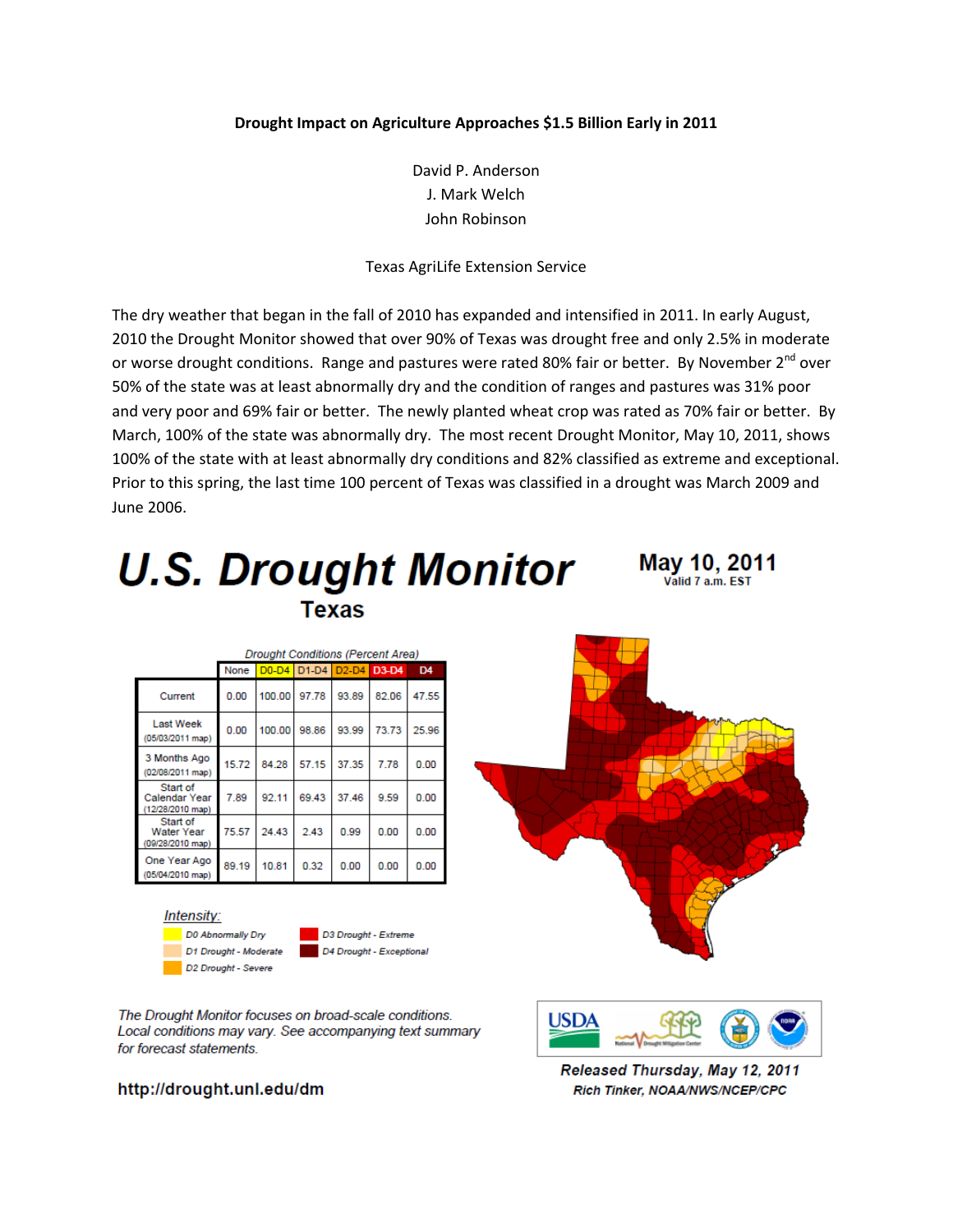Even with the severity of the current drought, estimation of economic losses is difficult given that we are still early in the growing season. Much of the state has yet to plant spring row crops and there is still time for weather patterns to change. But for wheat growers, cotton and grain farmers in Central and South Texas who have planted or are facing final planting deadlines, and ranchers supplemental feeding on short pastures, each day without rainfall is one in which crop and livestock losses mount.

Drought has numerous impacts in the farm community. It not only reduces farmers' income from lost crop production, it results in fewer dollars spent on farm inputs. With dry conditions at planting, farmers are likely to delay the purchases of fertilizer, seed, pesticides, and other inputs until they get the crop up and off to a good start. If it stays dry, farm input suppliers will experience reduced sales, the consequences of which ripple through the farm community. Following is a discussion of drought impacts by major commodity: livestock, grains, and cotton.

## **Livestock**

It is common for ranchers to supplement range and pasture feed resources over the winter. The ongoing drought, however, has forced ranchers to start feeding hay earlier in the season and to increase the amount fed due to lack of pasture growth. This increased feeding cost over normal levels is a direct economic impact on the livestock producers.

The sudden severe onset of the drought has forced livestock producers to purchase even more hay, driving up prices sharply.

Calves are commonly grazed on wheat pasture in Texas. Wheat is planted in the Fall and the calves graze on the vegetative growth. In the Spring, the calves are moved to other pastures and the wheat continues to grow for harvest as grain later in the early Summer. The lack of rain has reduced wheat grazing production resulting in less forage available and lost income from grazing. Livestock economic impacts include the effects of increased feeding costs and lost value of wheat pasture grazing.

# Y **The economic impact of drought for livestock is estimated to be \$1.2 billion from November, 2010 until May 1, 2011. That includes increased feeding costs and lost value of wheat pasture grazing.**

Texas is the largest beef cow producing state in the United States, with more than 5 million head. More than 90 percent of the state's beef cows are located in counties categorized as being in Severe to Exceptional drought. The effects of drought on livestock go well beyond the immediate year. Drought results in reduced conception rates and fewer calves born the next year. The lack of feed results in lower cattle sale weights and forces ranchers to sell cattle earlier. Range and pasture recovery from drought can take multiple years and can result in reduced stocking rates while ranges recover. This drought has been severe enough that many stock tanks providing water for livestock have become dangerously low or dry. This requires even higher costs to haul water dairy to meet livestock needs.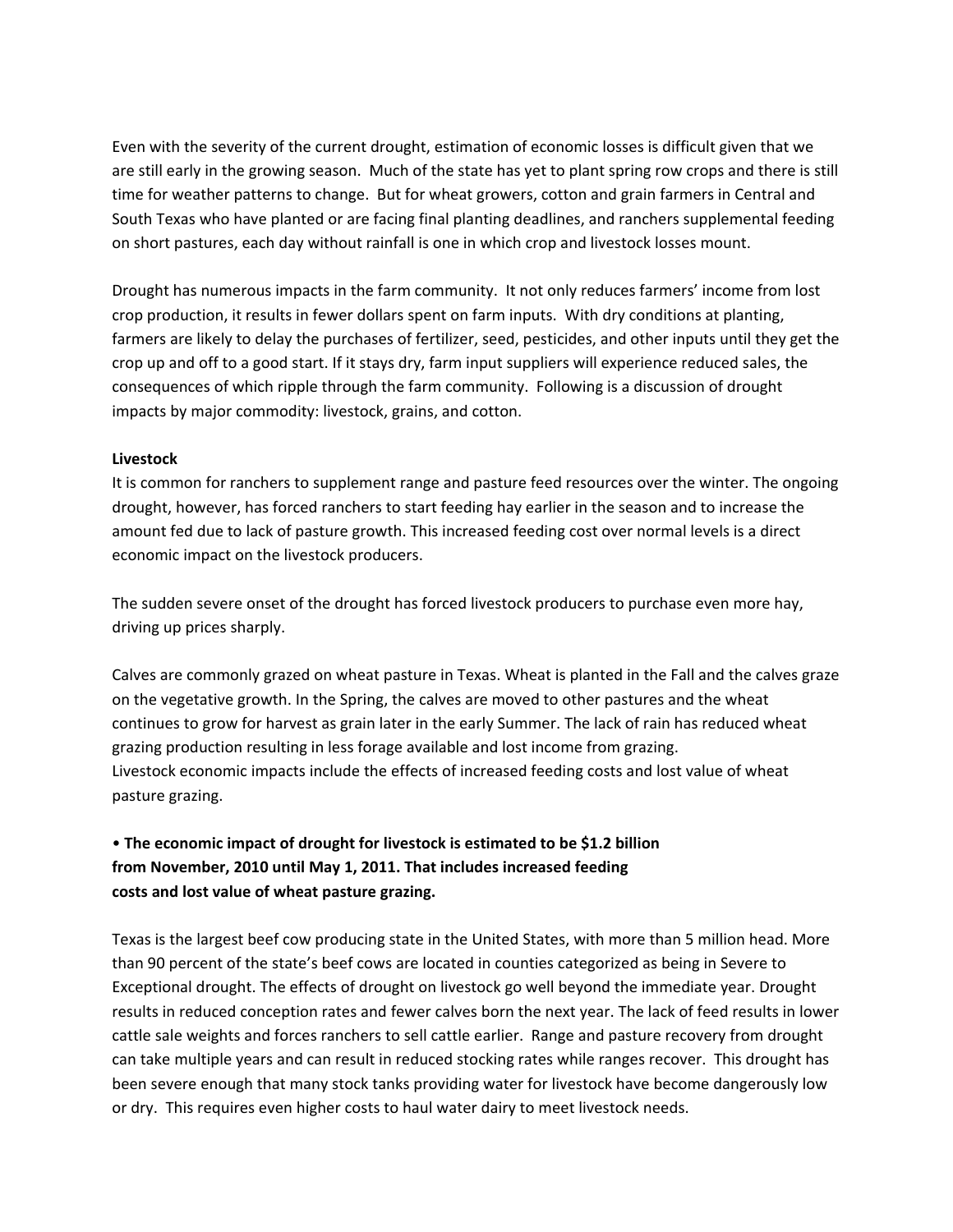#### **Grains**

Last fall, Texas farmers planted 5.65 million acres of winter wheat. Crop conditions have deteriorated over the winter with the percent rated as poor and very poor climbing from less than 30 percent in November to about 70 percent today. The condition scores of this year's crop track closely with those of 2009 and 2006. In those years the average yield was 25 and 24 bushels and the percent of acres planted that were harvested were 38 and 25. The long term average wheat yield in Texas is 30 bushels per acre and we normally harvest 50 percent of the acres sown.



# 2011 Texas Winter Wheat Condition Ratings and Average Wheat Yield/% Harvested

CCI = (Very Poor\*1)+(Poor\*2)+(Fair\*3)+(Good\*4)+(Excellent\*5)

Assuming that the crop conditions of 2011 continue on their current track, we can expect total Texas wheat production in 2011 to be about 34 million bushels. This would come off 25 percent harvested acres and an average yield of 24 bushels. High wheat prices in 2011 will offset some of the revenue lost to poor wheat yields for those farmers who still make a crop. Prices are up 50 percent to \$8.08 per bushel compared to the 2010 annual average price of \$5.25. The total value of this year's crop is currently estimated at \$274 million, about half of the five-year average of \$555 million (-\$281 million). The low harvested percentage is compounded by several factors in addition to the drought:1) record high calf prices increase the value of wheat for grazing, especially if grain production prospects are poor and 2) record high cotton prices offer incentives for producers to terminate a poor stand of wheat in hopes of producing a high value cotton crop.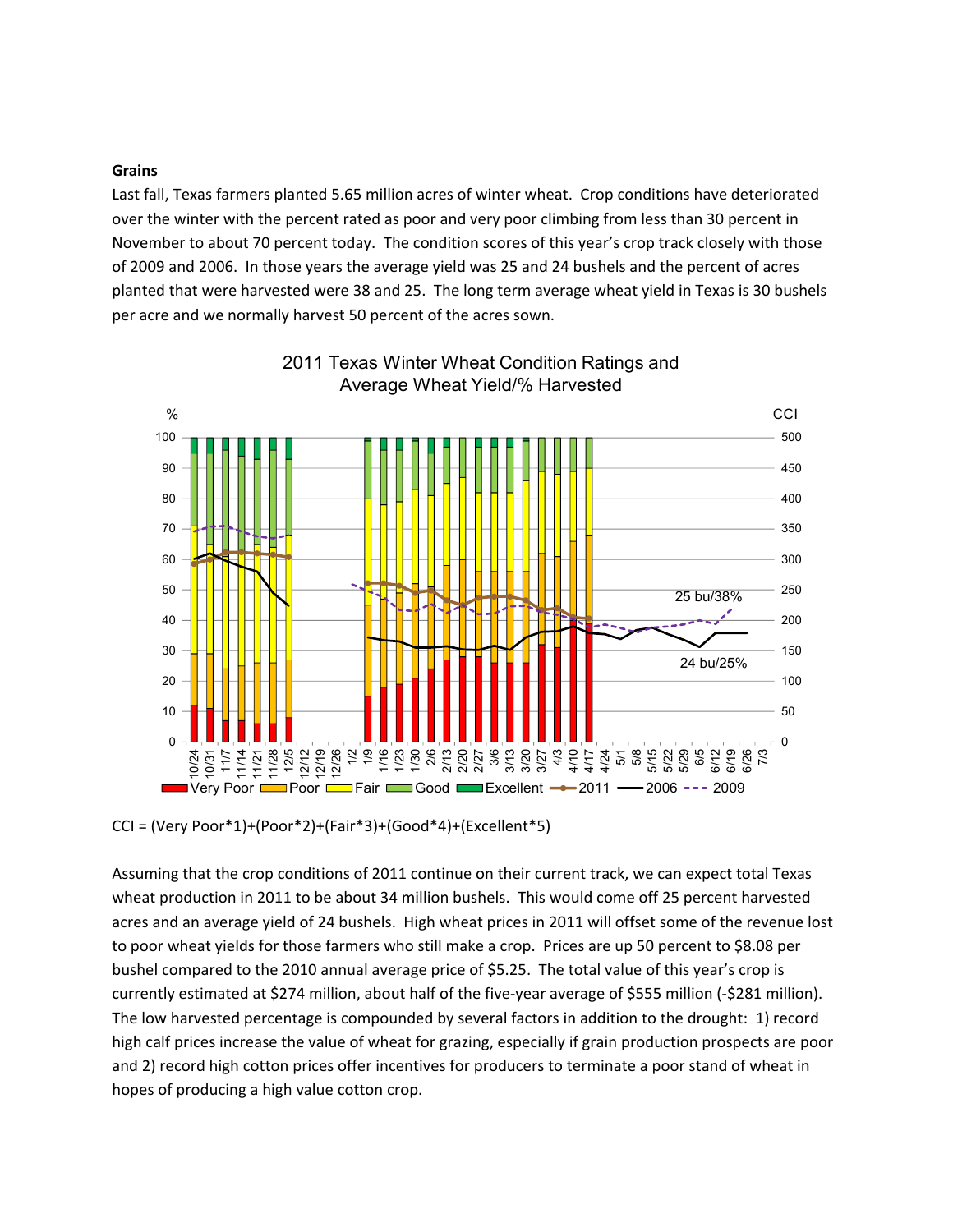### Preliminary Estimates for Texas Wheat 2011

|                             | 5-yr average | 2010  | 2011 | Annual % Change | % of normal |
|-----------------------------|--------------|-------|------|-----------------|-------------|
| Planted acres (mil)         | 5.93         | 5.70  | 5.65 | $-1%$           | 95%         |
| Harvested acres (mil)       | 2.90         | 3.75  | 1.4  | $-62%$          | 48%         |
| Yield per acre (bu)         | 30.8         | 34.0  | 24.0 | $-20%$          | 78%         |
| Production (mil bu)         | 95.5         | 127.5 | 33.9 | -66%            | 35%         |
| Price(\$/bu)                | 5.81         | 5.25  | 8.08 | $+54%$          | 139%        |
| Value of Production (\$mil) | 555          | 669   | 274  | -59%            | 49%         |

The immediate drought impacts on Texas corn and sorghum are a lack of adequate top soil moisture for seed germination and deeper subsoil moisture to sustain crops that are up. Farmers in south and central Texas need to plant corn at this time of year to avoid silking and pollinating in the heat of summer. Late season corn is more susceptible to mold infestation and aflatoxin contamination. The impact of high levels of aflatoxin range from discounts in price to the requirement to destroy the grain altogether. Grain sorghum is a much more drought hardy plant that requires lower inputs than corn, but also generally produces lower yields and a receives a lower price. While the water needs of sorghum increase during its reproductive stages in summer as well, sorghum can better tolerate heat and short periods of water stress.

Percent of Topsoil Moisture that is Short and Very Short by Crop Reporting District.

% of Acreage with Short and Very Short Top Soil Moisture



Source: USDA and NASS

Source: *Texas Crop Weather,* NASS, April 19, 2011